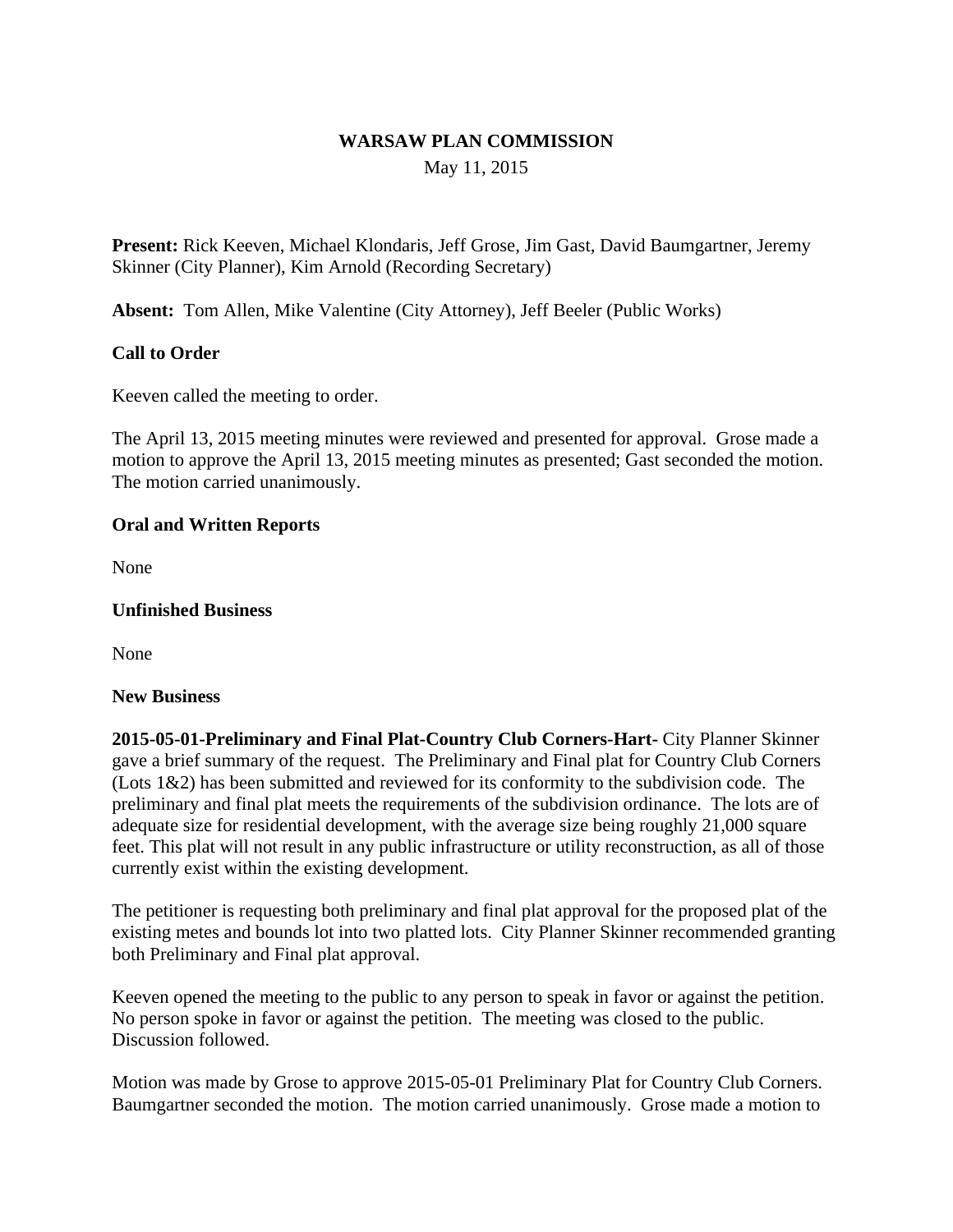approve 2015-05-01 final plat for Country Club Corners. Gast seconded the motion. The motion carried unanimously.

**2015-05-02-Re-plat Petro Family Northern Subdivision-Greenberg Farrow-** City Planner Skinner gave a brief summary of the request. The Preliminary and Final Replat of Petro Family Northern Subdivision (1 Lot) has been submitted and reviewed for its conformity to the subdivision code. The Preliminary and Final plat meets the requirements of the Subdivision O rdinance. This single lot development will accommodate any future commercial use of the proposed lot, and provides for additional right-of-way needed to connect to the residential development to the west (future Petro Drive Extension). The proposed development will consume most of the 9 acre site, however, a sanitary easement is provided on the plat for any potential development that may occur on the southern portion of the lot.

The petitioner is requesting both preliminary and final plat approval for the proposed re-plat of the existing lot for a new commercial development. City Planner Skinner recommended granting both preliminary and final plat approval.

Keeven opened the meeting to any person wishing to speak in favor or against the petition. David Behrens, of Greenberg Farrow/Mainstreet, the Petitioner, was present to answer any questions. No other person was present to speak in favor or against the petition. Keeven closed the meeting to the public. Discussion followed among Commission members.

Klondaris made a motion to approve the 2015-05-02, Preliminary Re-plat of Petro Family Northern Subdivision. Baumgartner seconded the motion. The motion carried unanimously.

Grose made a motion to approve 2015-05-02-Final Re-plat of Petro Family Northern Subdivision. Gast seconded the motion. The motion carried unanimously.

**Approval of Proposed Changes to Zoning Ordinance-** City Planner Skinner presented a completed draft of ordinance amendments concerning easements and accessory structures to Commission members. Approval is needed from the Commission members to move it to the Common Council for approval. This meeting is considered the public hearing for the amendments.

Keeven opened the meeting to the public. Craig Nayrocker spoke in favor of the changes; he feels it gives citizens more leeway. Kim Hart asked about the current setbacks, which City Planner Skinner explained.

Keeven closed the meeting to the public.

 A motion to recommend the draft is needed for it to be sent to the Common Council for adoption. Klondaris made a motion to send the draft to Common Council. Baumgartner seconded the motion. The motion passed unanimously to send the draft to Common Council for approval and adoption.